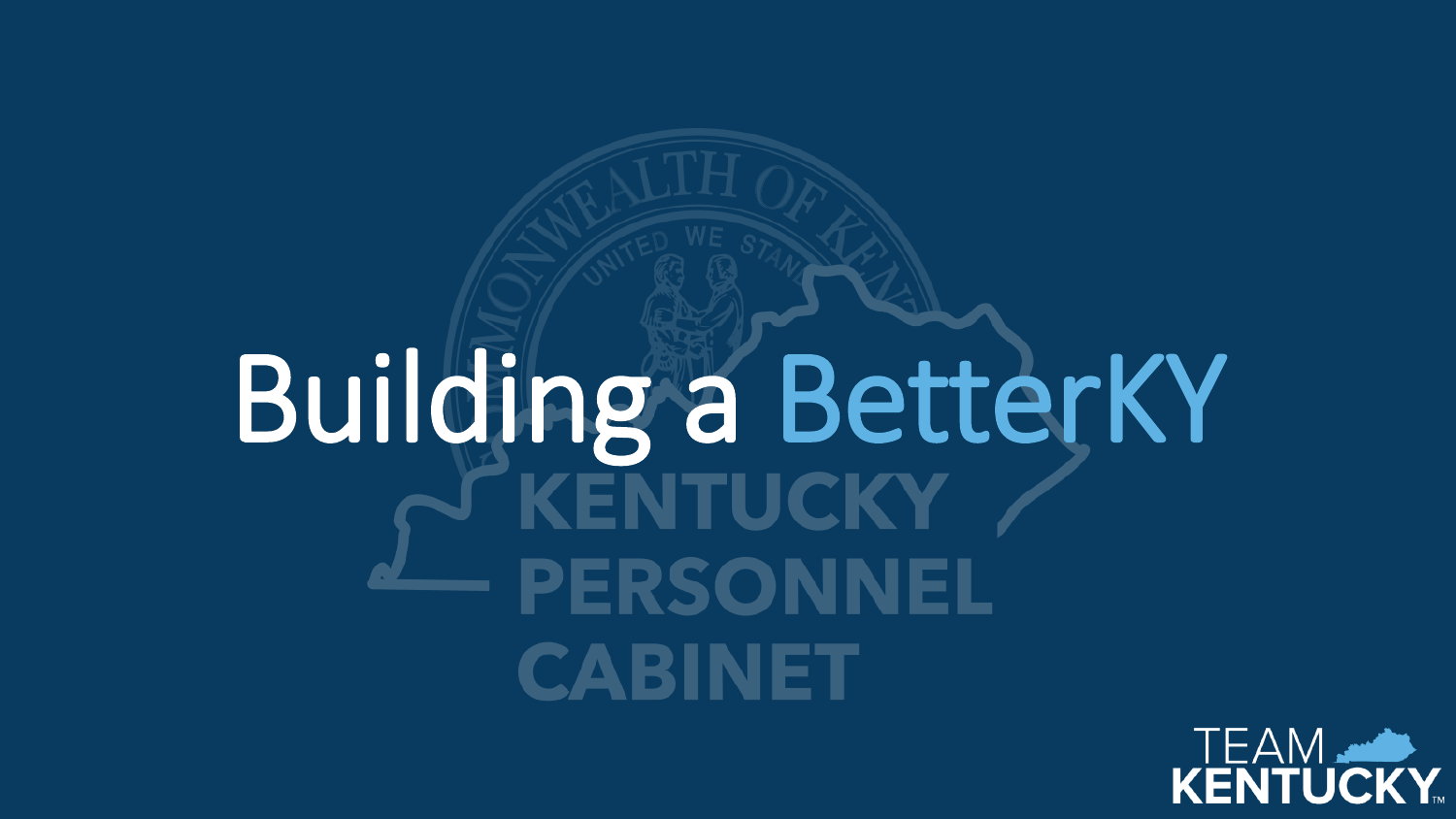#### EXECUTIVE BRANCH COMPENSATION PLAN OVERVIEW (KRS 18A.037)

- As required, the classification and compensation system shall :
	- Be developed using a nationally-recognized system for evaluating job requirements.
	- Determine the requirements of each job classification by using factors such as, but not limited to, knowledge, skill, effort, responsibility, accountability, problem solving, discretion, challenge, and working conditions, to ensure pay equity as required by KRS Chapters 337 and 344.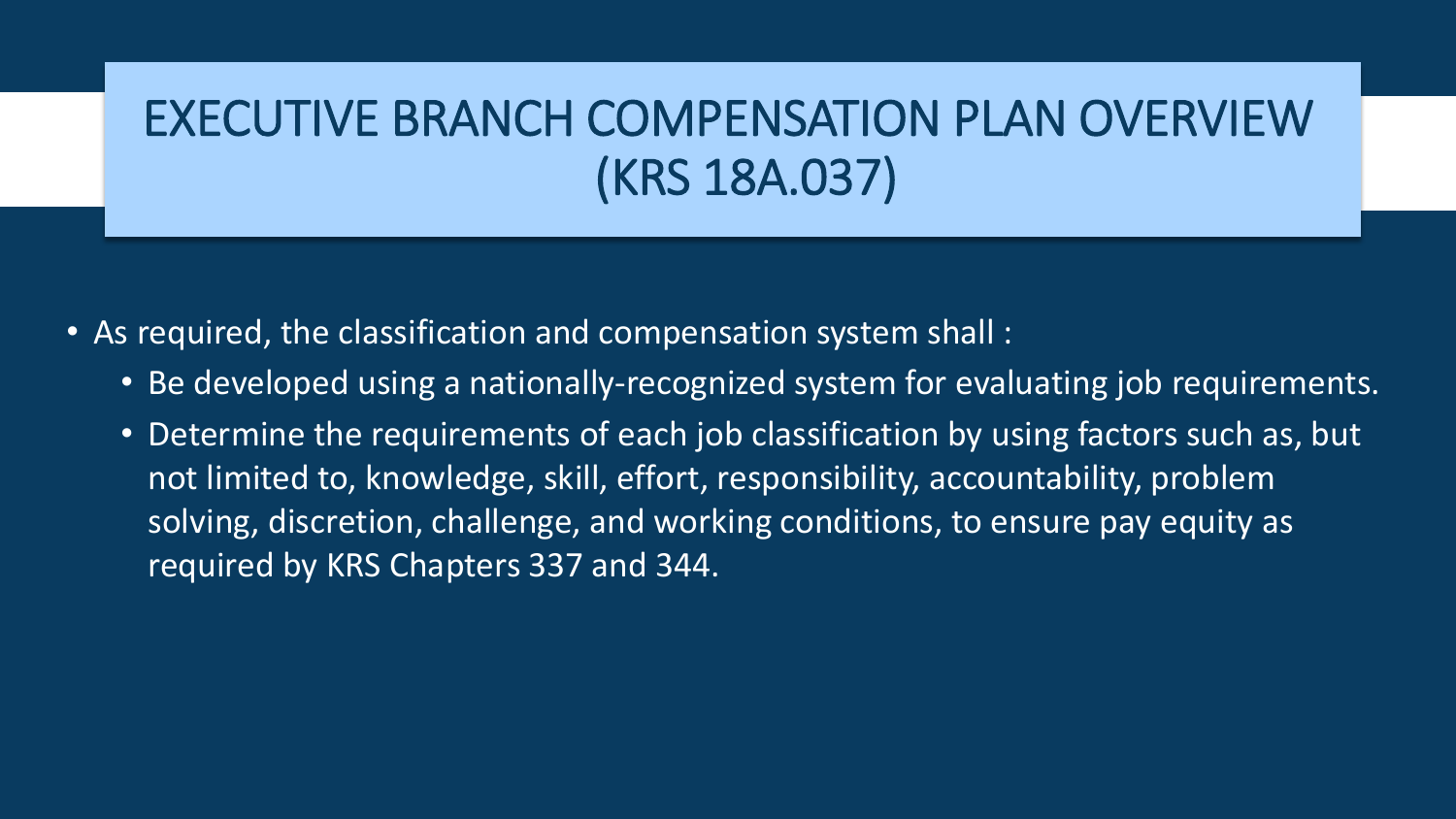#### EXECUTIVE BRANCH COMPENSATION PLAN OVERVIEW (Cont'd)

- The Personnel Cabinet contracted with the globally recognized human resource firm, Korn Ferry, formerly known as the Hay Group.
- Periodic job evaluations are performed on the classification and compensation plans using a method called point factoring.
- Evaluates the knowledge, skill, responsibility, accountability, problem solving, discretion, and working conditions of a job classification, which is then point factored. The factored points then correlate with a pay grade on the general salary schedule.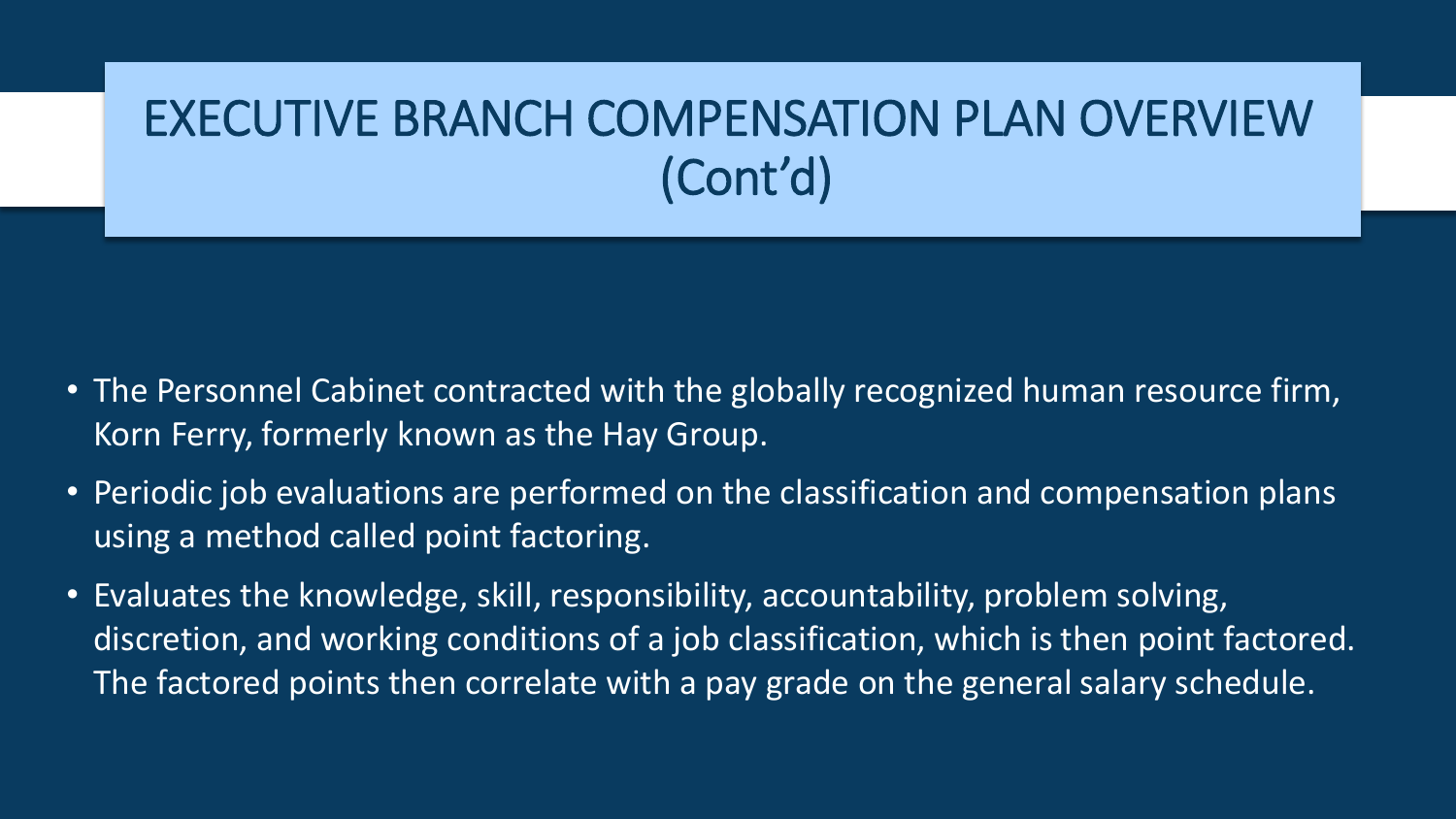#### EXECUTIVE BRANCH COMPENSATION PLAN OVERVIEW (Cont'd)

- Merit System employees are assigned to job classifications according to their duties and responsibilities.
	- Each job classification in the classified service, and some in the unclassified service, is assigned to one of the pay grades in the salary schedule.
	- Each pay grade has a minimum and a midpoint wage.
- Under the Merit System, salaries among employees may differ based on a variety of factors, including, but not limited to, job classification, career path, and location of employment.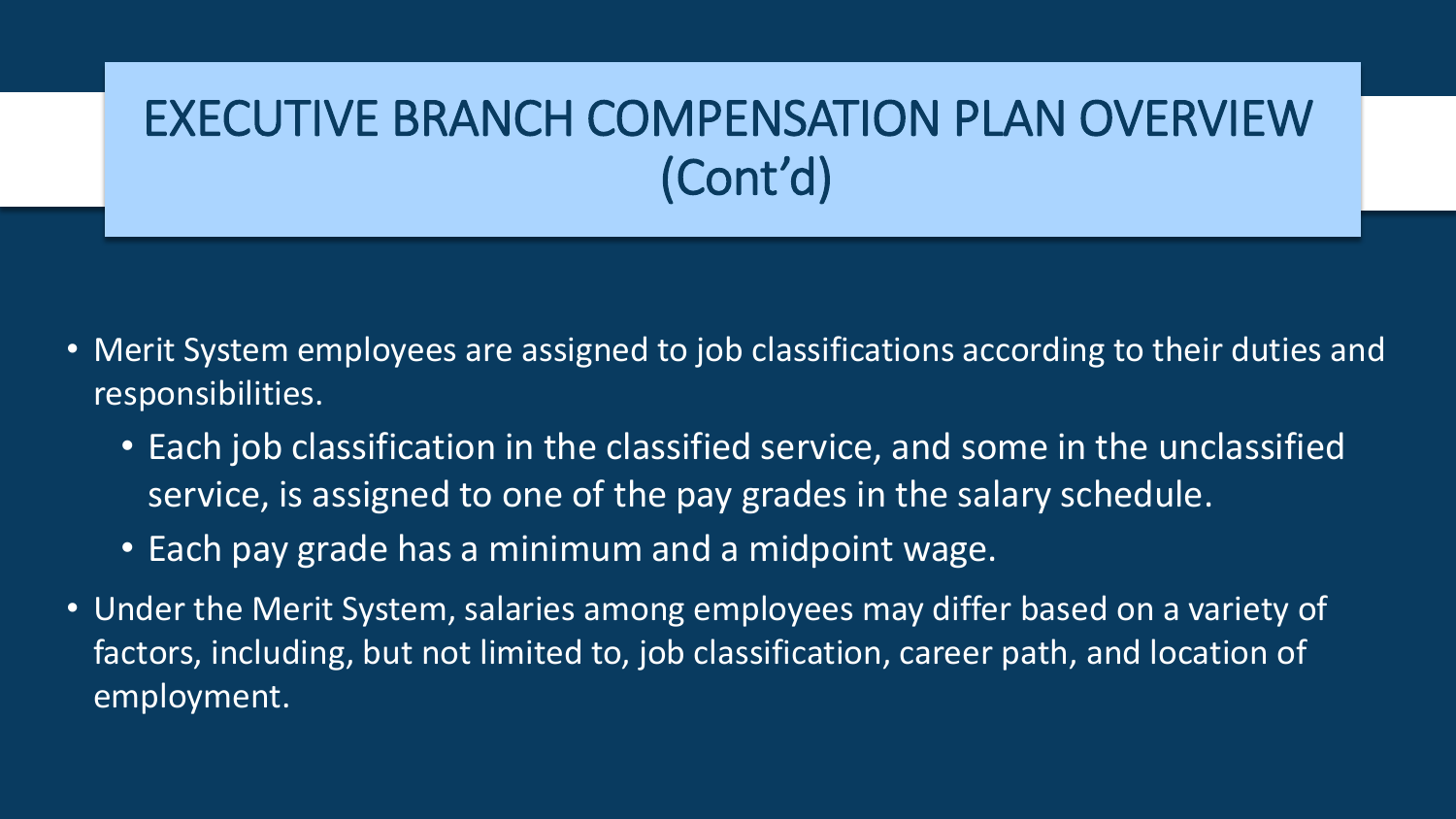## General Salary Schedule

The current general salary schedule was adjusted in June of 2019, to update the midpoint salary of each grade. The entry level salary on the salary schedule has not been adjusted since July of 2007.

Executive Branch employees have not received an annual increment since 2015 and none in 9 of the last 11 years. The Governor proposed a 1% annual increment for all state employees in the budget, but it was not approved.



#### **Salary Schedule Effective June 1, 2019 - Present**

| 37.5 Hour Schedule |          |                            |                         |    | <b>40 Hour Schedule</b> |             |                                                                                                                                        |                         |  |
|--------------------|----------|----------------------------|-------------------------|----|-------------------------|-------------|----------------------------------------------------------------------------------------------------------------------------------------|-------------------------|--|
| Pay<br>Grade       | Rate     | <b>Entry Level</b><br>Wage | <b>Midpoint</b><br>Wage |    | Pay<br>Grade            | Rate        | <b>Entry Level</b><br>Wage                                                                                                             | <b>Midpoint</b><br>Wage |  |
| 5                  | Hourly   | \$7.667                    | \$12.268                |    | 5                       | Hourly      | \$7.667                                                                                                                                | \$12.268                |  |
|                    | Monthly  | \$1,245.90                 | \$1,993.56              |    |                         | Monthly     | \$1,328.96                                                                                                                             | \$2,126.46              |  |
|                    | Annually | \$14,950.80                | \$23,922.72             |    |                         | Annual      | \$15,947.52                                                                                                                            | \$25,517.52             |  |
| 6                  | Hourly   | \$8.435                    | \$13.496                |    |                         | Hourly      | \$8.435                                                                                                                                | \$13.496                |  |
|                    | Monthly  | \$1,370.70                 | \$2,193.10              | 6  | Monthly                 | \$1,462.08  | \$2,339.32                                                                                                                             |                         |  |
|                    | Annually | \$16,448.40                | \$26,317.20             |    | Annually                | \$17,544.96 | \$28,071.84                                                                                                                            |                         |  |
|                    | Hourly   | \$9.277                    | \$14.844                |    | 7                       | Hourly      | \$9.277                                                                                                                                | \$14.844                |  |
| 7                  | Monthly  | \$1,507.52                 | \$2,412.16              |    |                         | Monthly     | \$1,608.02                                                                                                                             | \$2,572.96              |  |
|                    | Annually | \$18,090.24                | \$28,945.92             |    | Annually                | \$19,296.24 | \$30,875.52                                                                                                                            |                         |  |
| 8                  | Hourly   | \$10.204                   | \$16.327                |    |                         | Hourly      | \$10.204                                                                                                                               | \$16.327                |  |
|                    | Monthly  | \$1,658.16                 | \$2,653.14              | 8  | Monthly                 | \$1,768.70  | \$2,830.02                                                                                                                             |                         |  |
|                    | Annually | \$19,897.92                | \$31,837.68             |    | Annually                | \$21,224.40 | \$33,960.24                                                                                                                            |                         |  |
| 9                  | Hourly   | \$11.224                   | \$17.959                |    |                         | Hourly      | \$11.224                                                                                                                               | \$17.959                |  |
|                    | Monthly  | \$1,823.90                 | \$2,918.34              | 9  | Monthly                 | \$1,945.50  | \$3,112.90                                                                                                                             |                         |  |
|                    | Annually | \$21,886.80                | \$35,020.08             |    | Annually                | \$23,346.00 | \$37,354.80                                                                                                                            |                         |  |
| 10                 | Hourly   | \$12.345                   | \$19.752                |    |                         | Hourly      | \$12.345                                                                                                                               | \$19.752                |  |
|                    | Monthly  | \$2,006.08                 | \$3,209.70              | 10 | Monthly                 | \$2,139.80  | \$3,423.68                                                                                                                             |                         |  |
|                    | Annually | \$24,072.96                | \$38,516.40             |    |                         | Annually    | \$25,677.60<br>\$13.581<br>\$2,354.04<br>\$28,248.48<br>\$14.938<br>\$2,589.26<br>\$31,071.12<br>\$16.432<br>\$2,848.22<br>\$34,178.64 | \$41,084.16             |  |
| 11                 | Hourly   | \$13.581                   | \$21.730                |    |                         | Hourly      |                                                                                                                                        | \$21.730                |  |
|                    | Monthly  | \$2,206.92                 | \$3,531.14              | 11 | Monthly                 |             | \$3,766.54                                                                                                                             |                         |  |
|                    | Annually | \$26,483.04                | \$42,373.68             |    | Annually                |             | \$45,198.48                                                                                                                            |                         |  |
| 12                 | Hourly   | \$14.938                   | \$23.901                |    |                         | Hourly      |                                                                                                                                        | \$23.901                |  |
|                    | Monthly  | \$2,427.44                 | \$3,883.92              | 12 | Monthly                 |             | \$4,142.84                                                                                                                             |                         |  |
|                    | Annually | \$29,129.28                | \$46,607.04             |    | Annually                |             | \$49,714.08                                                                                                                            |                         |  |
| 13                 | Hourly   | \$16.432                   | \$26.292                |    |                         | Hourly      |                                                                                                                                        | \$26.292                |  |
|                    | Monthly  | \$2,670.20                 | \$4,272.46              | 13 | Monthly                 |             | \$4,557.28                                                                                                                             |                         |  |
|                    | Annually | \$32,042.40                | \$51,269.52             |    | Annually                |             | \$54,687.36                                                                                                                            |                         |  |
|                    |          |                            |                         |    |                         |             |                                                                                                                                        |                         |  |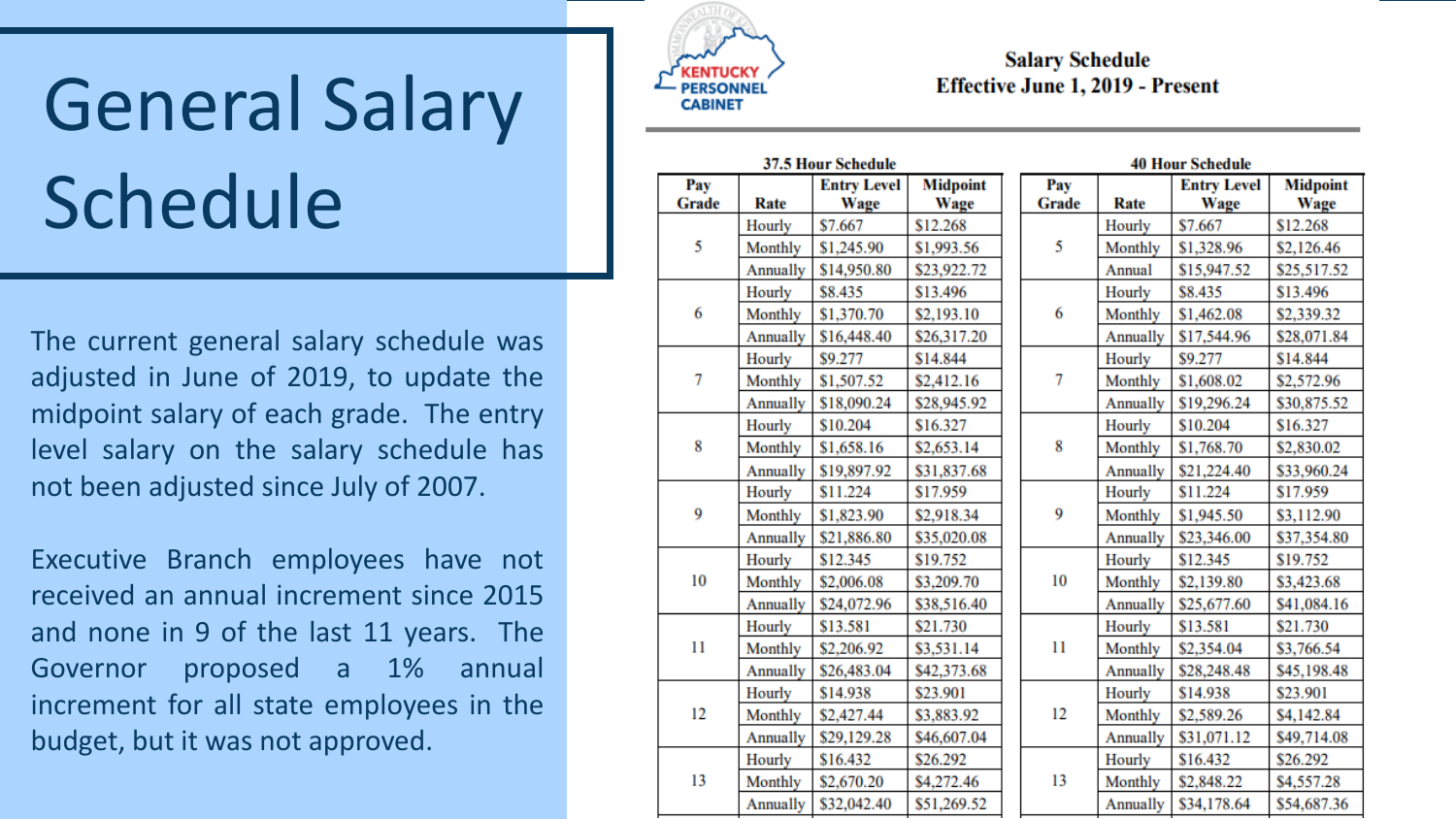## General Salary Schedule (Cont'd)

The current general salary schedule was adjusted in June of 2019, to update the midpoint salary of each grade. The entry level salary on the salary schedule has not been adjusted since July of 2007.

Executive Branch employees have not received an annual increment since 2015 and none in 9 of the last 11 years. The Governor proposed a 1% annual increment for all state employees in the budget, but it was not approved.

| 37.5 Hour Schedule |          |                    |                 |    | <b>40 Hour Schedule</b> |             |                    |                 |  |
|--------------------|----------|--------------------|-----------------|----|-------------------------|-------------|--------------------|-----------------|--|
| Pay                |          | <b>Entry Level</b> | <b>Midpoint</b> |    | Pay                     |             | <b>Entry Level</b> | <b>Midpoint</b> |  |
| Grade              | Rate     | Wage               | Wage            |    | Grade                   | Rate        | Wage               | Wage            |  |
| 14                 | Hourly   | \$18.075           | \$28.920        |    | Hourly                  | \$18.075    | \$28.920           |                 |  |
|                    | Monthly  | \$2,937.20         | \$4,699.50      |    | 14                      | Monthly     | \$3,133.00         | \$5,012.80      |  |
|                    | Annually | \$35,246.40        | \$56,394.00     |    |                         | Annually    | \$37,596.00        | \$60,153.60     |  |
| 15                 | Hourly   | \$19.882           | \$31.812        |    |                         | Hourly      | \$19.882           | \$31.812        |  |
|                    | Monthly  | \$3,230.84         | \$5,169.46      | 15 | Monthly                 | \$3,446.22  | \$5,514.08         |                 |  |
|                    | Annually | \$38,770.08        | \$62,033.52     |    | Annually                | \$41,354.64 | \$66,168.96        |                 |  |
| 16                 | Hourly   | \$21.870           | \$34.992        | 16 | Hourly                  | \$21.870    | \$34.992           |                 |  |
|                    | Monthly  | \$3,553.88         | \$5,686.20      |    | Monthly                 | \$3,790.80  | \$6,065.28         |                 |  |
|                    | Annually | \$42,646.56        | \$68,234.40     |    | Annually                | \$45,489.60 | \$72,783.36        |                 |  |
| 17                 | Hourly   | \$24.055           | \$38.488        |    |                         | Hourly      | \$24.055           | \$38.488        |  |
|                    | Monthly  | \$3,908.94         | \$6,254.30      | 17 | Monthly                 | \$4,169.54  | \$6,671.26         |                 |  |
|                    | Annually | \$46,907.28        | \$75,051.60     |    | Annually                | \$50,034.48 | \$80,055.12        |                 |  |
| 18                 | Hourly   | \$26.462           | \$42.340        |    |                         | Hourly      | \$26.462           | \$42.340        |  |
|                    | Monthly  | \$4,300.08         | \$6,880.26      | 18 | Monthly                 | \$4,586.76  | \$7,338.94         |                 |  |
|                    | Annually | \$51,600.96        | \$82,563.12     |    | Annually                | \$55,041.12 | \$88,067.28        |                 |  |
| 19                 | Hourly   | \$29.106           | \$46.570        | 19 | Hourly                  | \$29.106    | \$46.570           |                 |  |
|                    | Monthly  | \$4,729.74         | \$7,567.64      |    | Monthly                 | \$5,045.04  | \$8,072.14         |                 |  |
|                    | Annually | \$56,756.88        | \$90,811.68     |    |                         | Annually    | \$60,540.48        | \$96,865.68     |  |
|                    | Hourly   | \$32.018           | \$51.229        | 20 | Hourly                  | \$32.018    | \$51.229           |                 |  |
| 20                 | Monthly  | \$5,202.94         | \$8,324.72      |    | Monthly                 | \$5,549.80  | \$8,879.70         |                 |  |
|                    | Annually | \$62,435.28        | \$99,896.64     |    | Annually                | \$66,597.60 | \$106,556.40       |                 |  |
| 21                 | Hourly   | \$35.219           | \$56.351        | 21 | Hourly                  | \$35.219    | \$56.351           |                 |  |
|                    | Monthly  | \$5,723.10         | \$9,157.04      |    | Monthly                 | \$6,104.64  | \$9,767.52         |                 |  |
|                    | Annually | \$68,677.20        | \$109,884.48    |    |                         | Annually    | \$73,255.68        | \$117,210.24    |  |
|                    | Hourly   | \$38.739           | \$61.983        | 22 | Hourly                  | \$38.739    | \$61.983           |                 |  |
| 22                 | Monthly  | \$6,295.10         | \$10,072.24     |    | Monthly                 | \$6,714.76  | \$10,743.72        |                 |  |
|                    | Annually | \$75,541.20        | \$120,866.88    |    |                         | Annually    | \$80,577.12        | \$128,924.64    |  |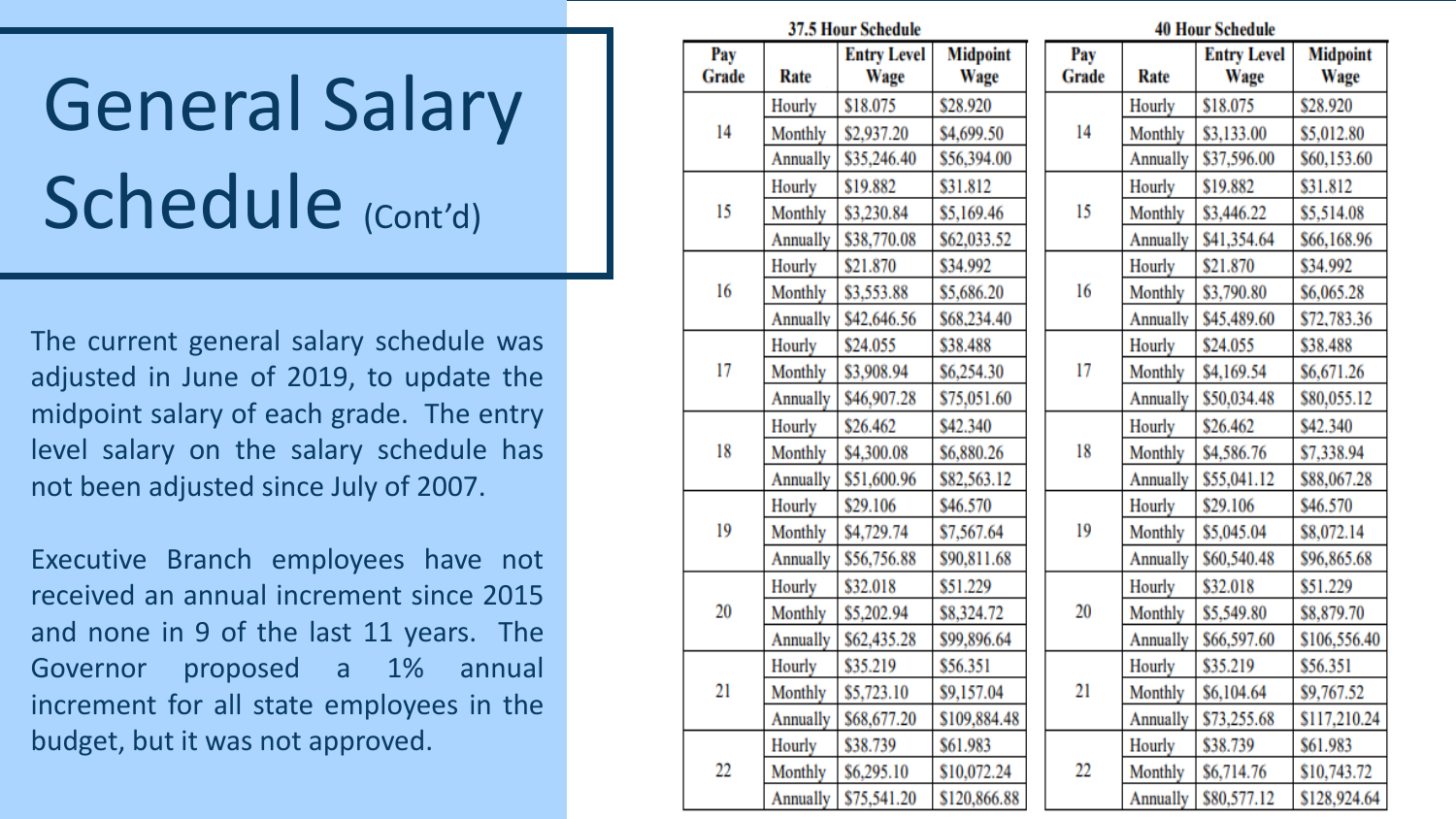#### Challenges Facing the Executive Branch



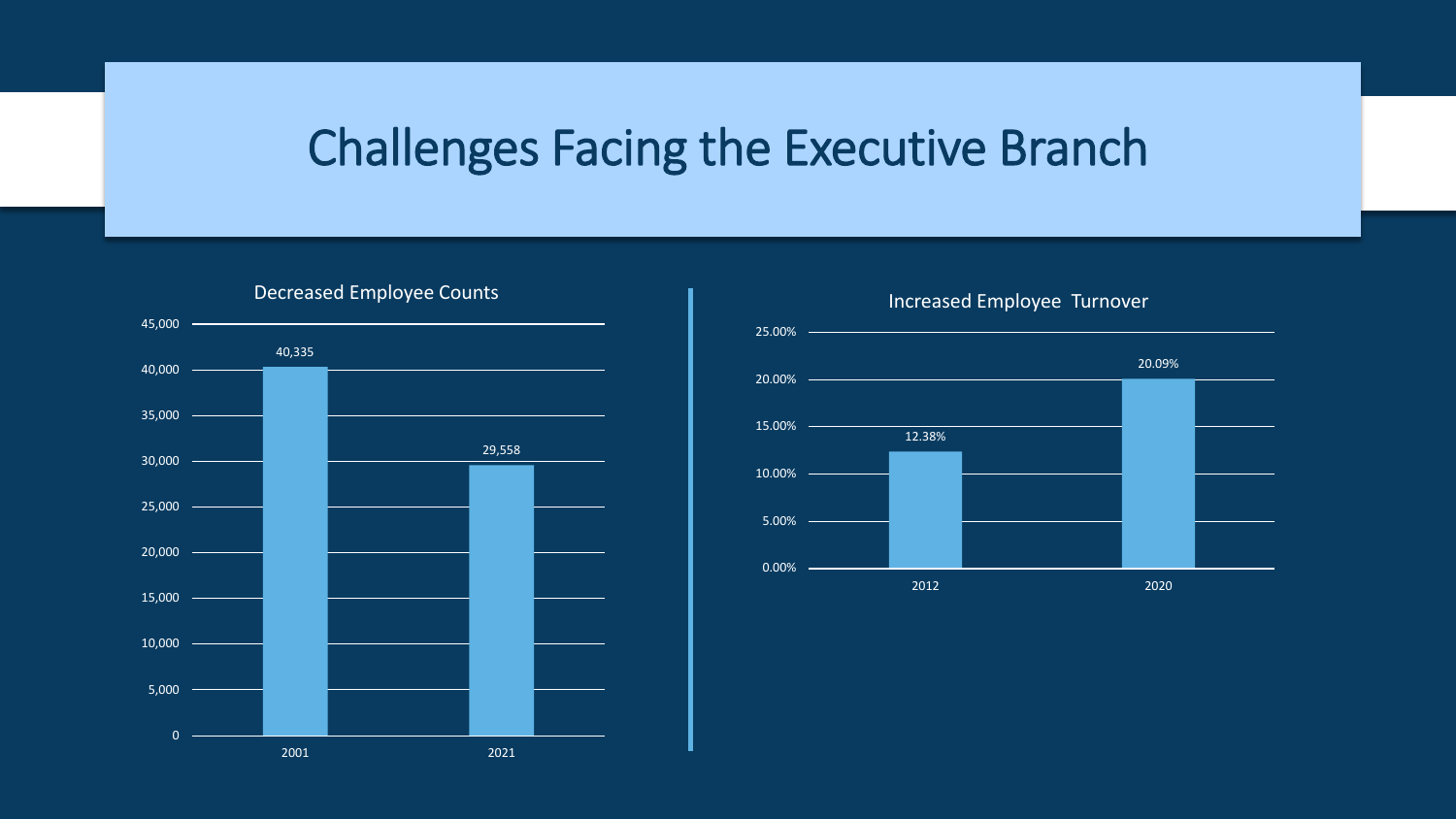### Pay Incentives

#### **Discretionary** Compensation Incentives:

- Adjustment for Continuing Excellence
- Employee Recognition Award
- Education Achievement Award
- Reclassification up to the midpoint of the pay grade
- Promotion up to the midpoint of the pay grade

#### Premiums:

- Shift
- Weekend
- Locality
- Critical Position
- Multilingual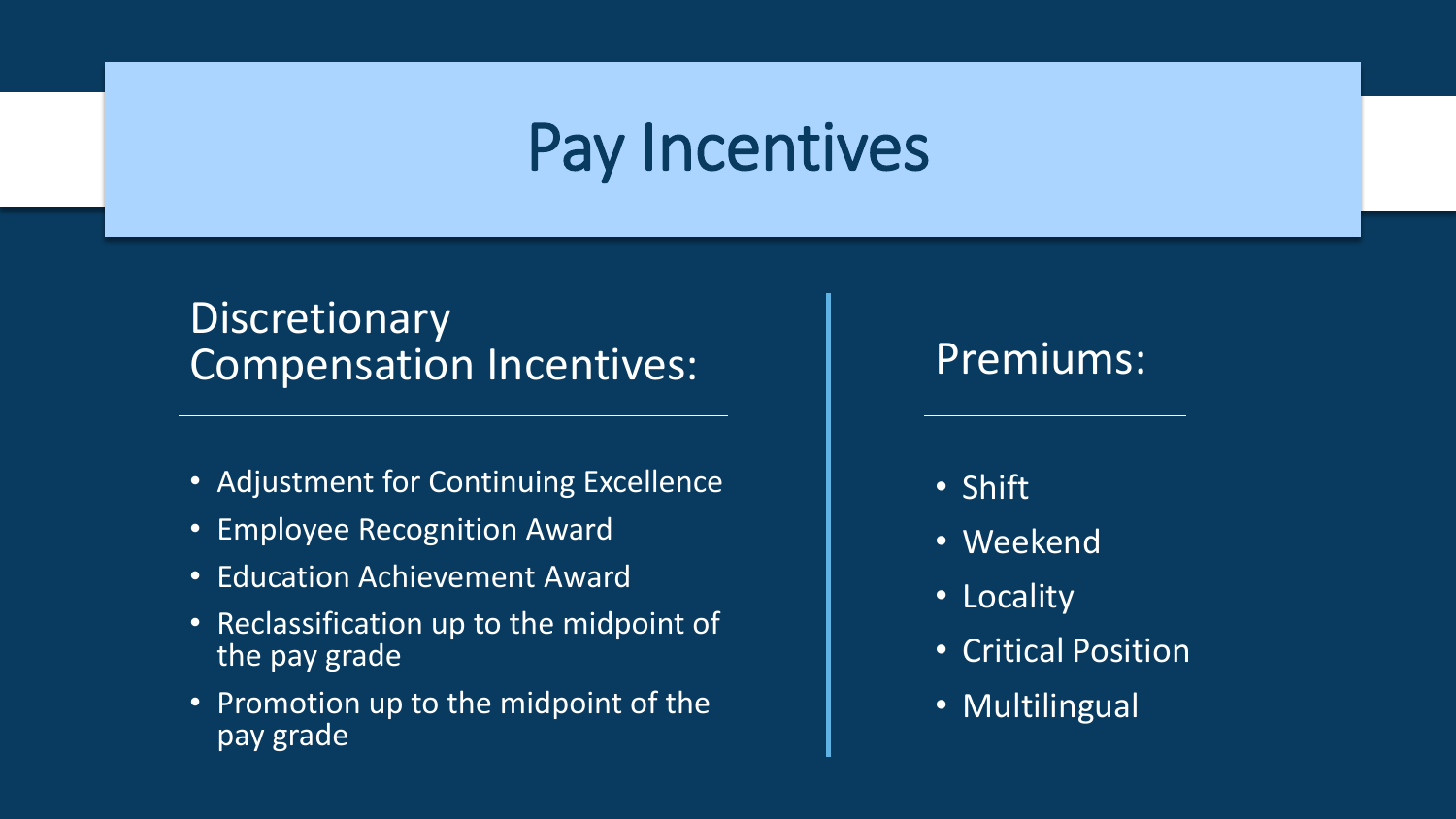### Recruitment Initiatives

"Come for a job. Stay for a career. Make a difference for a lifetime"

- Talent Management System / MyPURPOSE
- Expanded social media presence
- LinkedIn Recruitment
- Outreach to private and public colleges and universities
- Career Fairs
- Internships/Co-op Program
- Community partnerships
- Veterans Outreach
- Interview Preference for Veterans and their spouses
- Diversity Outreach and Recruitment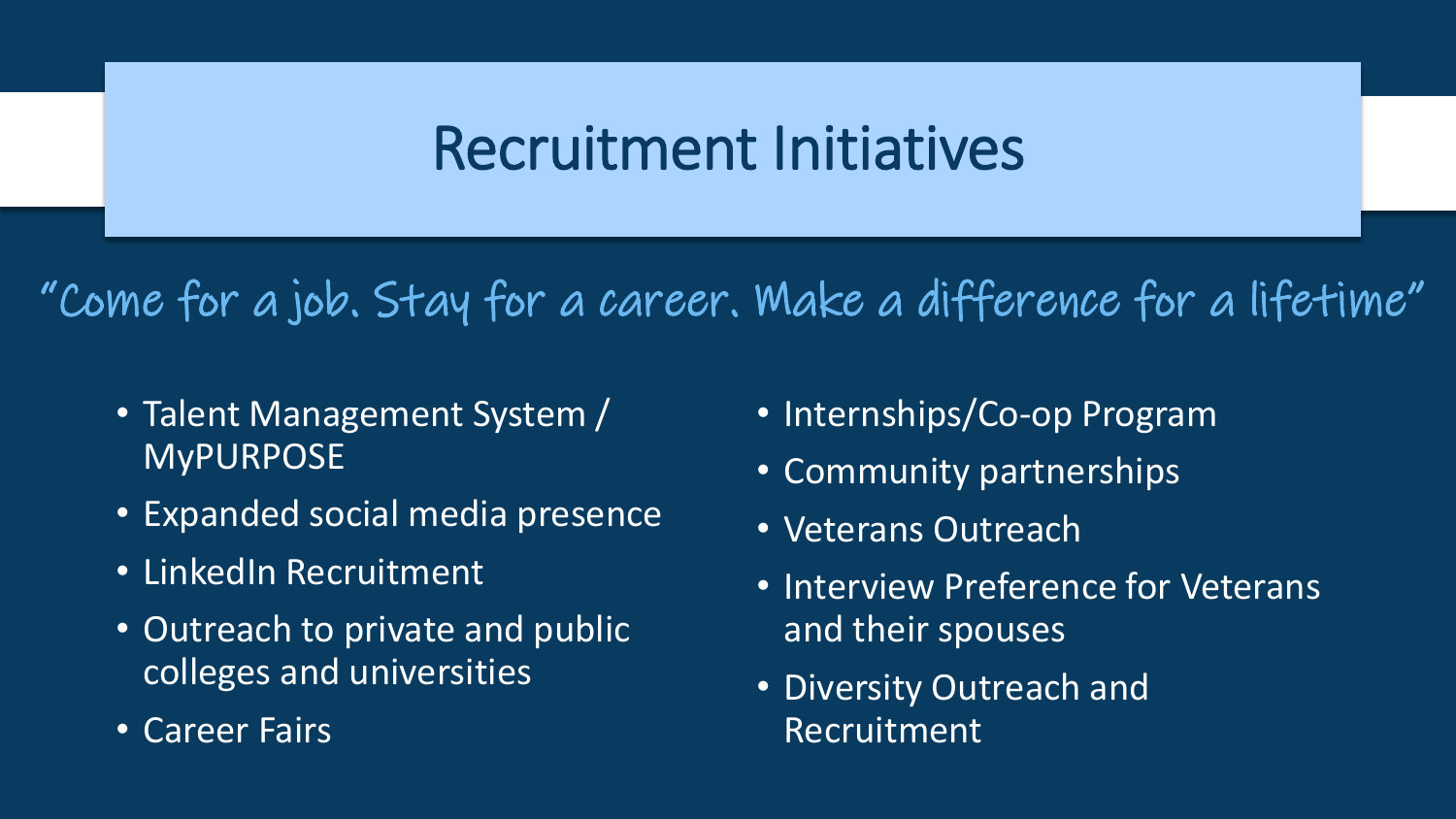### Retention Initiatives

• Recently updated Salary Schedule

• Competitive Benefits – Health, Life, Wellness programs

• Retirement Options – Kentucky Public Pensions Authority

• Deferred Compensation program

• Options for flexible work schedules

Leave Options – annual, sick, compensatory, Living Organ Donor, Military, Voting and Election Leave, Blood

• Annual & Sick Leave Sharing

• Employee discount program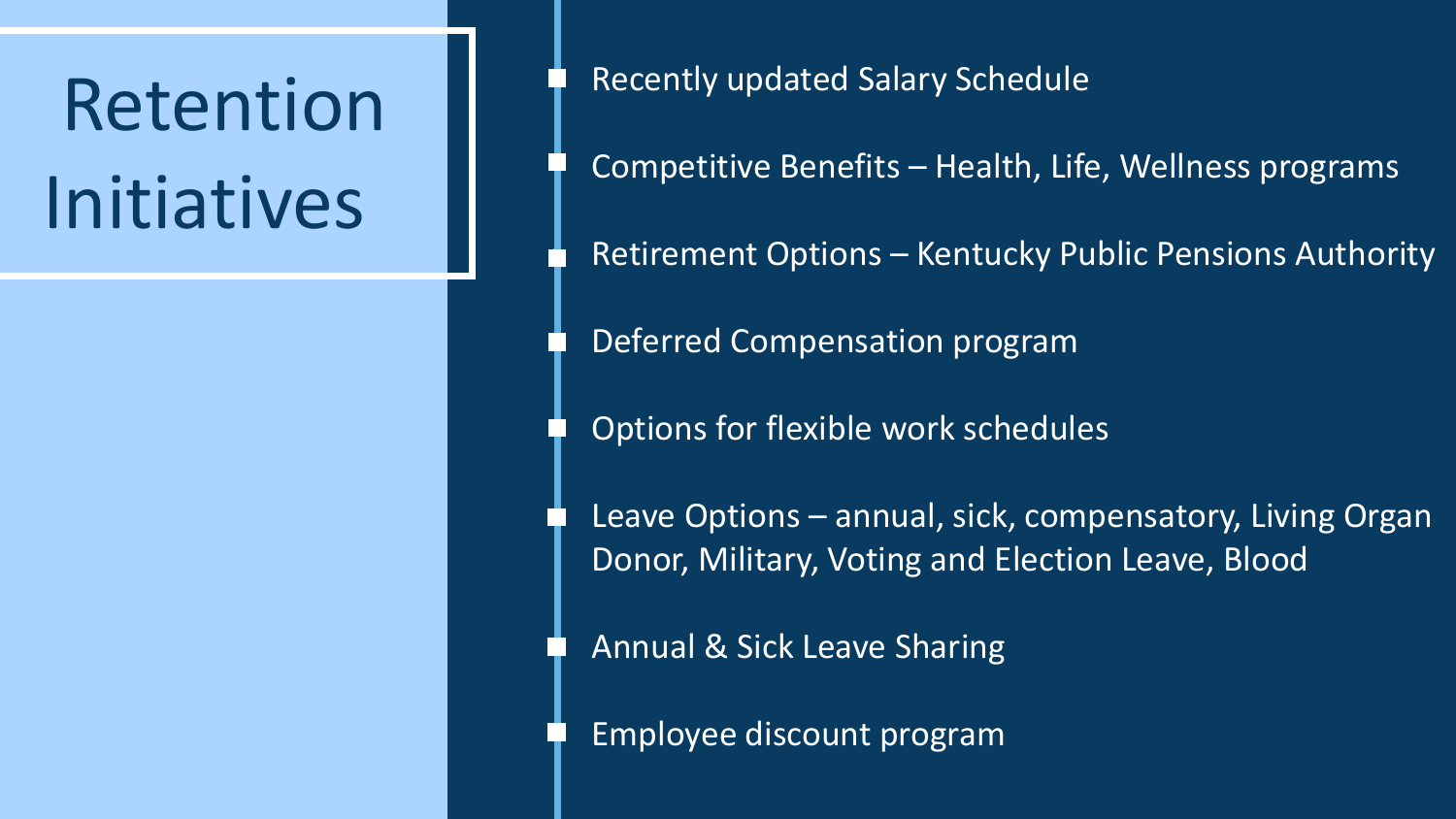## Retention Initiatives

• MyPURPOSE – Talent Management System – Recruitment, Performance Management, Learning, OnBoarding for new hires

• Social Media Engagement – LinkedIn, Facebook, Twitter, Personnel Cabinet App

• Employee Suggestion System

• Opportunities for advancement and option to explore various job opportunities

• Adoption Assistance

• Employee Assistance Program

• Commitment to diversity and inclusion

• Employee Resource Groups

• Rewarding career in public service

• Opportunity to make a difference in the lives of fellow Kentuckians